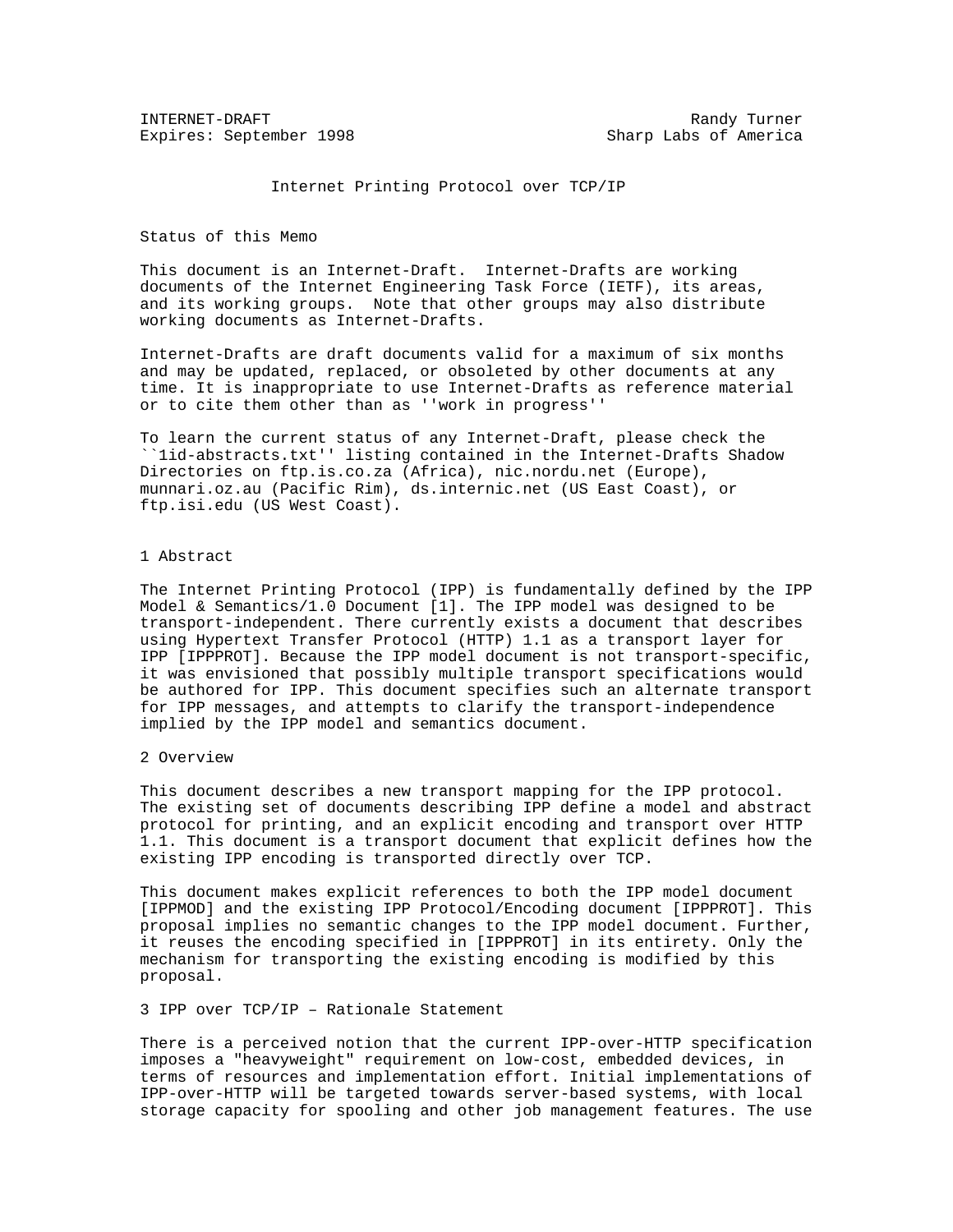of HTTP as a transport will allow quick deployment of internet capability for printing through standard HTTP server extension mechanisms (CGI, NSAPI, ISAPI, Java servlets, etc.). Because the core IPP protocol model contains no HTTP-specific requirements or semantics, this document suggests an alternate transport for the IPP abstract protocol utilizing simpler transport semantics, as well as providing slight changes to IPP client/server interaction. The changes are minor and allow tighter integration of client and printer for notifications and status information.

The following diagram shows one IPP topology for which the proposed TCP/IP transport would be utilized

|   |                |               |            | IPP Printers   |
|---|----------------|---------------|------------|----------------|
|   |                |               |            |                |
|   | $+$            |               | TCP        |                |
|   | $\ddot{}$      |               |            | P1             |
| Η | $+$            |               |            |                |
|   | $+$            | Т             |            |                |
| T | $+$            |               |            |                |
|   | $+$            | $\mathcal{C}$ | TCP        |                |
| T | $+$            |               |            | P <sub>2</sub> |
|   | $+$            | $\mathbf P$   |            |                |
| Ρ | $+$            |               |            |                |
|   | $+$            |               | TCP        |                |
|   | $\overline{+}$ |               |            | P <sub>3</sub> |
|   | $+$            |               |            |                |
|   |                |               |            |                |
|   |                |               | IPP Server |                |

## Figure 1

Existing IPP/1.0-over-HTTP clients would submit jobs to IPP servers. The servers would relay the IPP requests to physical printers using the proposed TCP/IP transport. The transport gateway is just that, a transport gateway, not an application-level gateway. Therefore, there would be no loss in application information from client to eventual physical printer.

Of course, this use of the proposed simple transport is but one possible topology. The diagram above could be changed so that both IPP servers and IPP clients BOTH connect to IPP physical printers, if both servers and clients wish to take advantage of the features of the proposed transport. Also, scenarios wherein multiple levels of servers communicating with servers which eventually communicate with a physical printer could be supported as well.

IPP security is also addressed by this memo, and a simpler mechanism for support of in-band security negotiation is included in the proposed transport.

# 4 IPP Protocol Processing

This draft proposes a model for IPP protocol operation that follows other application protocols that support multiple transports, including SNMP Version 3 [RFC2273]. The operation model described herein specifies two independently operating "layers": The IPP processing layer and one or more transport layers.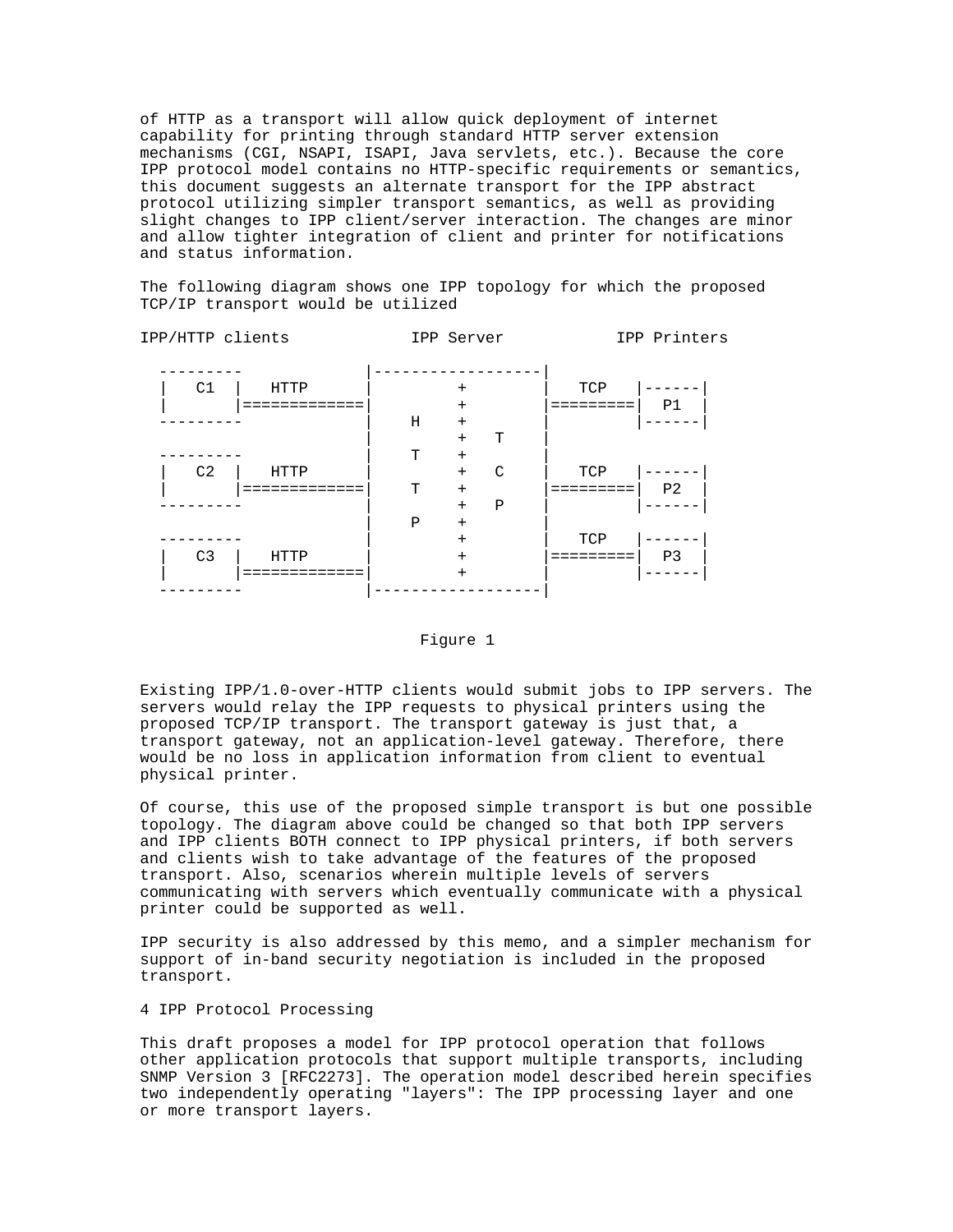The IPP processing layer is the core protocol engine that understands the semantics of protocol operations, such as requests and responses. The core IPP protocol engine operates independently of transport. The independence is achieved through adherence to specific interfaces. The next section describes the abstract interface(s) employed to achieve the multiple-transport model. The discussion of abstract transport interfaces and subsequent status codes is merely to emphasize and clarify how a particular IPP implementation might be architected to support multiple transports. It also illustrates how IPP "transportgateways" can be constructed. The inclusion of this abstract model does not imply that a particular implementation of this protocol mapping SHOULD or MUST be constructed using these abstract semantics.

#### 4.1 IPP Transport Interface

The following abstract interface is used by an IPP processing engine to transmit a PDU, across a particular transport, to another IPP protocol processing engine. The model and format is taken from [RFC2273] as an example abstract interface, with similar features:

pduHandle = sendPdu(

| ΙN | transportDomain        | -- transport domain to be used |
|----|------------------------|--------------------------------|
| ΙN | transportAddress       | -- destination network address |
| ΙN | messageProcessingModel | -- IPP Version Number          |
| ΙN | securityModel          | -- Security Model to use       |
| IN | securityName           | -- on behalf of this principal |
| ΙN | securityLevel          | -- Level of Security requested |
| IN | pduVersion             | -- Encoding model used         |
| ΙN | PDU                    | -- IPP Protocol Data Unit      |
| ΙN | expectResponse         | -- TRUE or FALSE               |
|    |                        |                                |

Where,

"transportDomain" is the particular transport over which the IPP PDU is being delivered.

"transportAddress" is the particular address within the transportDomain that should receive the PDU.

"messageProcessingModel" is the particular IPP version number for which the processing and semantics of the PDU are to be applied. Since the IPP core processing engine and the transport layer may be independently implemented, there might be version conflicts wherein a particular transport layer cannot support a particular version of the IPP model.

"securityModel" is the particular security mechanism being employed for protecting the PDU.

"securityLevel" is the particular level or degree of security within the "securityModel" used to convey this PDU.

"securityName" is a particular end-user identifier (if known) that should be used during the generation of authentication information for a particular security mechanism.

"pduVersion" is the particular encoding rules used to encode the PDU. This parameter is passed to the transport layer because the particular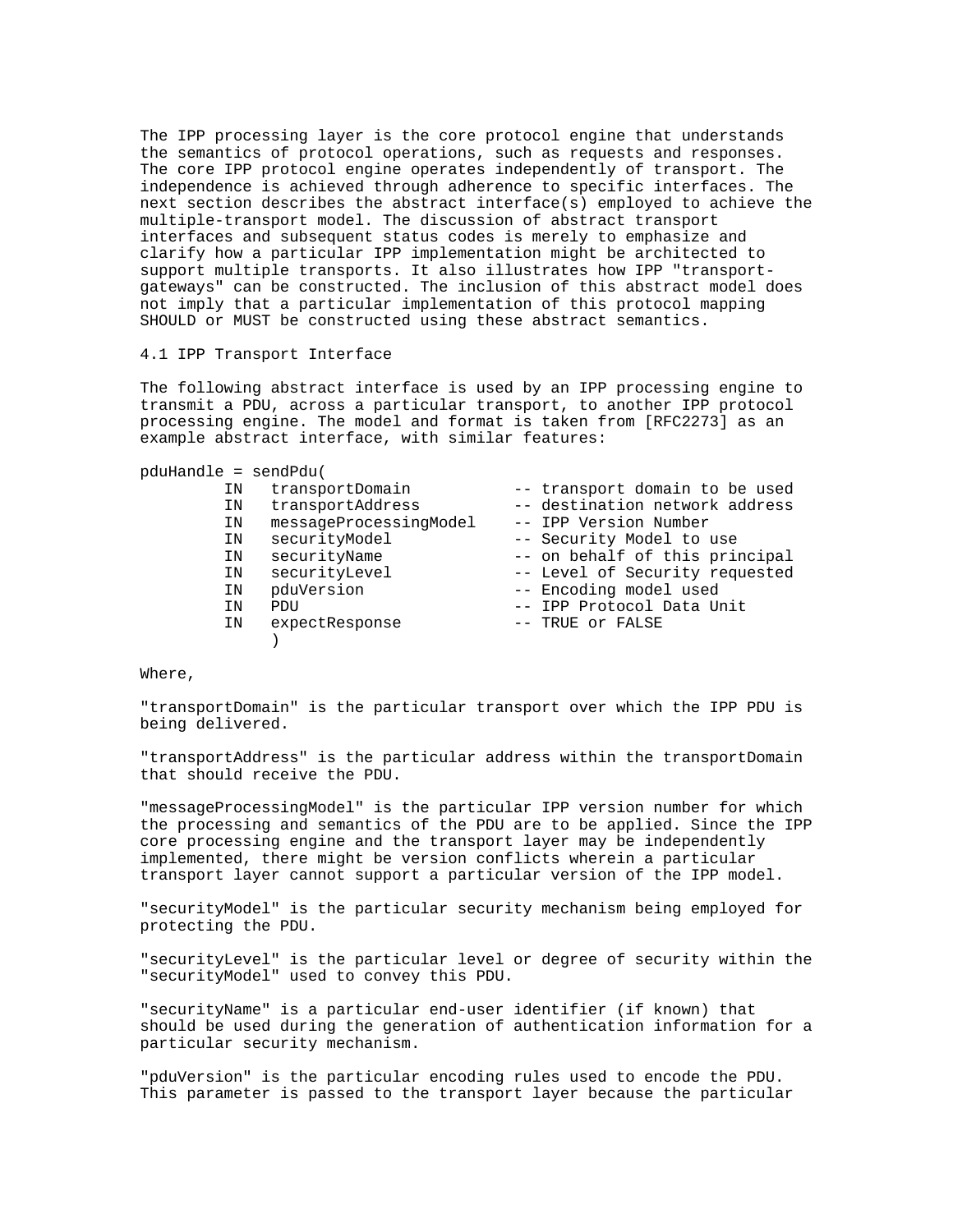transport layer might not be able to reliable encapsulate certain encodings and guarantee their delivery.

"sendPduHandle" is an opaque "transaction-id" generated by the specific transport layer for this PDU.

The core IPP processing engine would formulate IPP messages via some encoding, and then subsequently pass these encoded PDUs to the appropriate transport layer identified by transportDomain and endpoint identified by transportAddress. In actual client implementations, these two parameters would be derived from the "scheme" and "host" parts of a URI.

| pduLength = receivePdu( |                        | -- process Response PDU        |
|-------------------------|------------------------|--------------------------------|
| ΙN                      | transportDomain        |                                |
| ΙN                      | transportAddress       |                                |
| ΙN                      | messageProcessingModel | -- IPP version number          |
| ΙN                      | securityModel          | -- Security Model in use       |
| ΙN                      | securityLevel          | -- Level of security           |
| IN                      | securityName           | -- on behalf of this principal |
| ΙN                      | pduVersion             | -- encoding method used        |
| ΙN                      | PDU                    | -- IPP Protocol Data Unit      |
| ΙN                      | sendPduHandle          | -- handle from sendPDU         |
|                         |                        |                                |

Where,

"pduLength" is the length, in octets, of the received PDU. If the

"transportDomain" is the particular transport over which the IPP PDU is received.

"transportAddress" is the particular address within the transportDomain that originated the received PDU.

"messageProcessingModel" is the particular IPP version number for which the processing and semantics of the PDU are to be applied.

"securityModel" is the particular security mechanism being employed for protecting the received PDU.

"securityLevel" is the particular level or degree of security within the "securityModel" used to convey this PDU.

"securityName" is a particular end-user identifier (if known) that was translated from the particular security mechanism.

"pduVersion" is the particular encoding rules used to encode the received PDU.

"sendPduHandle" is an opaque "transaction-id" generated by the originator of this PDU.

This proposal specifies the use of the encoding as specified in [IPP-PROT]. One particular use of this transport specification would be to implement a gateway function as illustrated in Figure 1.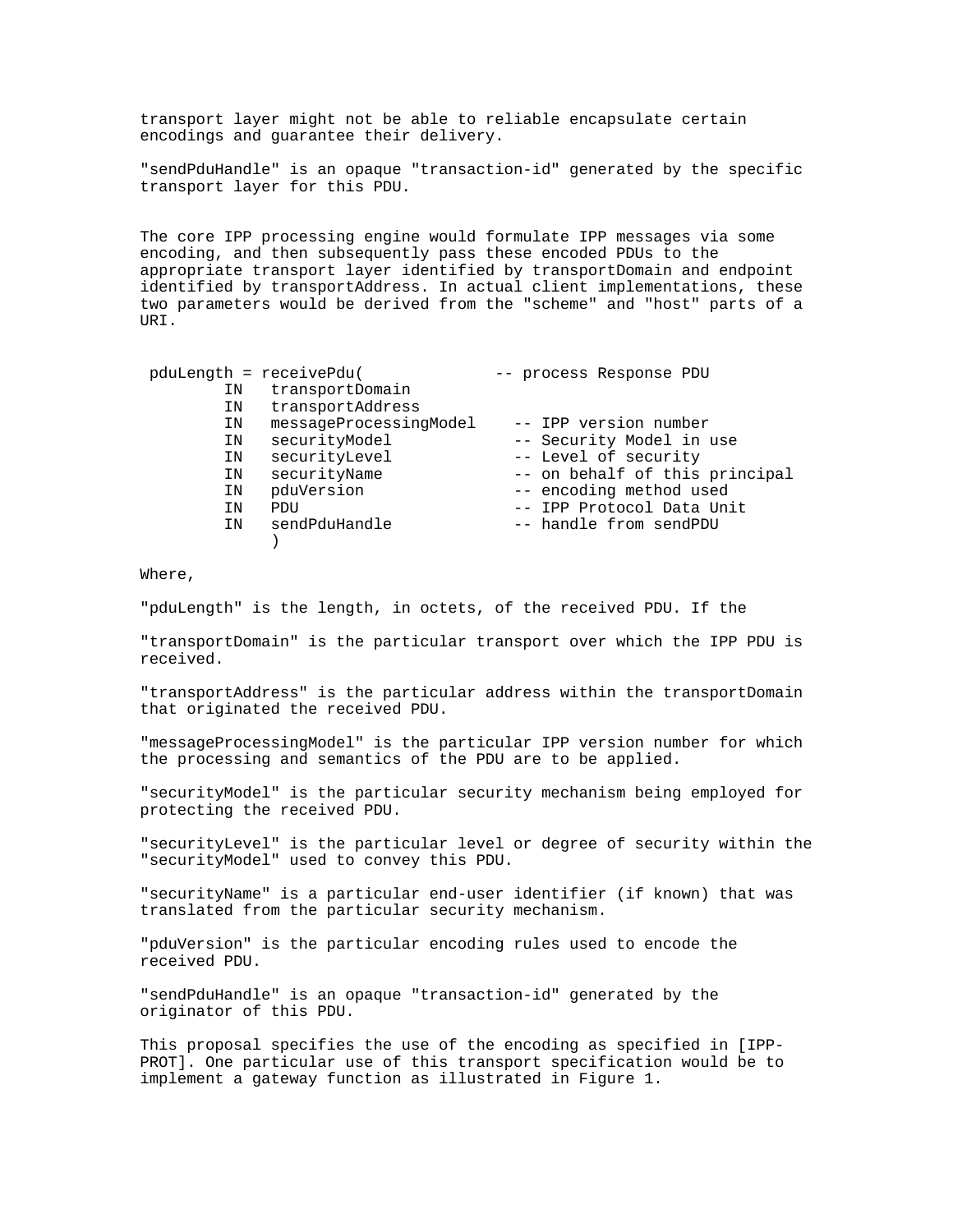In the ideal gateway scenario, a core IPP processing engine would simply relay requests from one transport (HTTP) to another transport (TCP/IP), only varying the transportDomain and transportAddress parameters as necessary.

The primary motivation by creating these abstract interfaces is to allow maximum reuse of transport, encoding logic, and core protocol processing. Using this gateway scenario, no loss of IPP semantic information is incurred from end-user to IPP printer endpoint. In theory, it might even be possible to construct gateways using this model that are immune to differing IPP version numbers from client endpoint to printer endpoint. This is because in this example, no modification of the IPP PDU itself is performed when relaying from transport to transport. This assumption would of course have to undergo validation.

4.2 Transport-specific Header

This proposal allows some transport-specific capabilities not explicitly allowed (or guaranteed) by [IPPPROT]. This transport specification utilizes a IPP-specific transport header that is required to support mandatory features discussed in [IPPMOD]. This transport header can also provide capabilities not explicitly provided by [IPPMOD].

The transport header includes four fields, A pduLength field and a pduStatus field. The pduLength field denotes the length, in octets, of the PDU. The pduStatus field indicates the status of the particular PDU being processed. A list of possible status codes is discussed in section 5 of this proposal. The header itself is composed of ASCII text with the syntax described by the following ABNF:

Xpt-Header = pduStatus SEP pduLength SEP pdu

pduStatus = 1\*DIGIT

pduLength = 1\*DIGIT

pdu = OCTET-STRING

SEP = 0x13x10

OCTET-STRING = \*BYTE

 $BYTE = 0x00...0x255$ 

This specification also requires registration of a new URI scheme, "IPP", that designates a particular default port number for connecting to IPP services using the transport specified by this document. Note that the registration only specifies a default port number. Appendix A of this document is the complete text of the URL registration. The proposed URL syntax includes a field for specifying some other TCP port number other than the default.

5. Transport Layer Status Codes

The following transport-specific error codes are grouped into three different categories of severity: Normal, Error, and Warning. These status codes would be associated with the abstract transport interface previously described.

Normal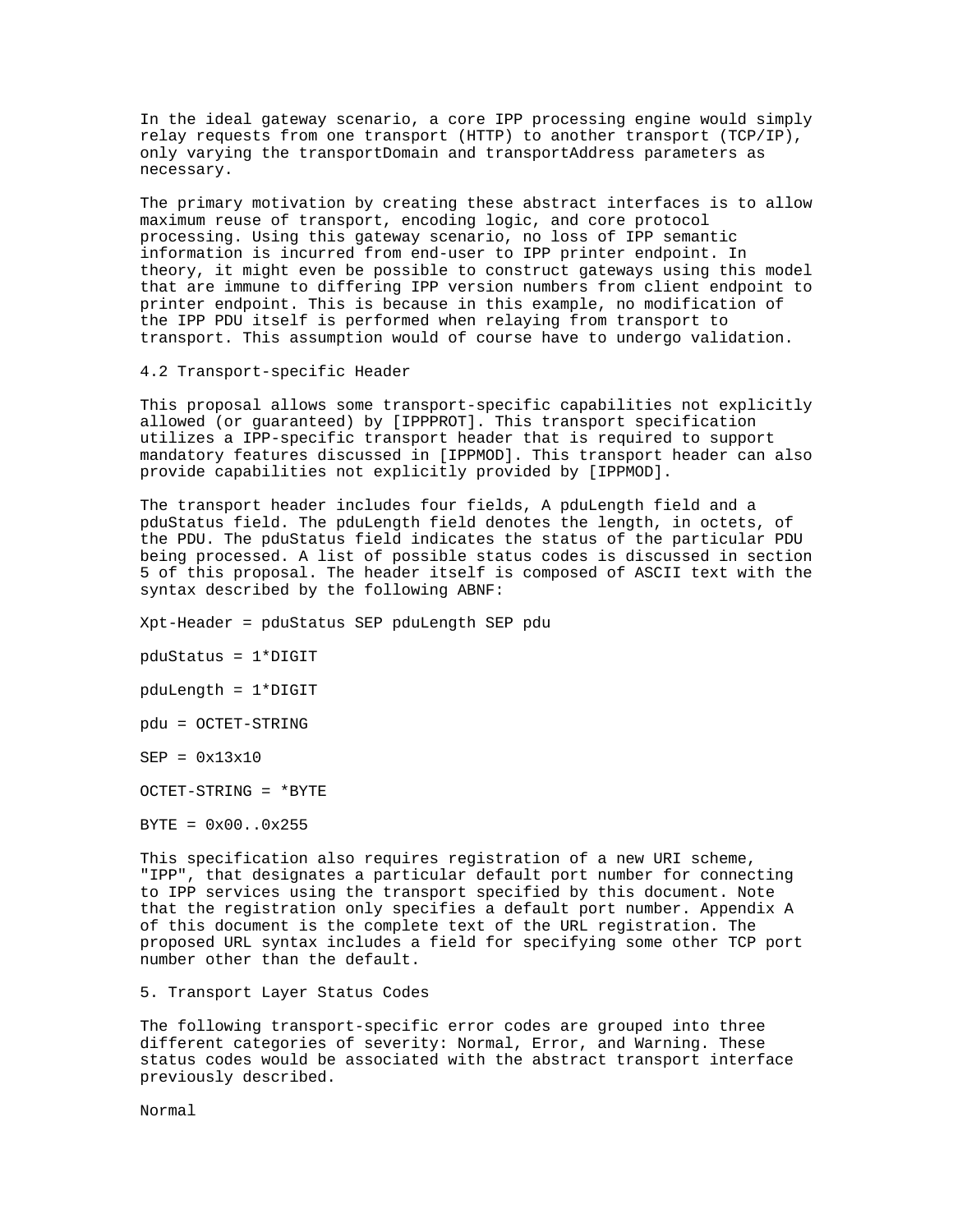SUCCESS - transport layer request completed successfully

Errors

ERR-PROTOCOL - malformed transport layer packet was received ERR-TIMEOUT - timeout waiting for response ERR-DISCON - session abnormally disconnected ERR-BADVER - IPP version not supported ERR-BADPDU - IPP protocol encoding not supported ERR-WOULDBLOCK - Initiating this operation would cause an indefinite blocking state to occur. ERR-INTERNAL - An internal transport error occurred.

Warnings

WARN-MORE-DATA - More data is available from the transport layer for this particular request. This is an indication that more than one individual transport layer packet was necessary to contain a particular IPP message.

6. Security Considerations

The proposed transport specifies the use of one or more of the following Simple Authentication and Security Layer (SASL) [RFC2222] profiles:

| $\overline{\phantom{a}}$ | STARTTLS [STARTTLS] |  |
|--------------------------|---------------------|--|
| $\overline{\phantom{a}}$ | ANONYMOUS [RFC2245] |  |
| $\overline{\phantom{a}}$ | CRAM-MD5 [RFC2195]  |  |

SASL allows the publication of only one URI for service discovery mechanisms (directory services, DHCP, etc). The existing IPP-over-HTTP specification requires the use of different URI publications for secure and non-secure IPP services. SASL negotiation is performed "in-band", over a single connection, thereby eliminating the need for different URIs for different security mechanisms. Of the three profiles specified above, all but the STARTTLS profile is available for referencing as an RFC. Given that this memo (IPP over TCP/IP) is dated March 1998, the draft that describes the STARTTLS profile is scheduled for last call at the beginning of April 1998. Anticipated RFC status for this draft falls within a reasonable time period for inclusion in this proposal.

This document suggests the use of both ANONYMOUS and CRAM-MD5 as MANDATORY security mechanisms. Both of these mechanisms only provide authentication, not privacy. If privacy is required, then, like the IPP model document specifies, TLS should be negotiated using the STARTTLS SASL profile.

The ANONYMOUS mechanism allows similar access semantics as "anonymous FTP", using just a simple clear text id string such as an email address or other simple ASCII string.

CRAM-MD5 is a very simple mechanism for authentication using information that is not passed as clear text. CRAM-MD5 like other MD5-based authentication schemes, requires the knowledge of a shared secret between client and printer. Shared secrets do not need to be kept for all possible end-users. Rather, administrators may want to provide secret keys that map to either small groups, or departmental access keys. However, the use of aggregated keys does allow a greater possibility for keys to be revealed to non-authorized parties. On the